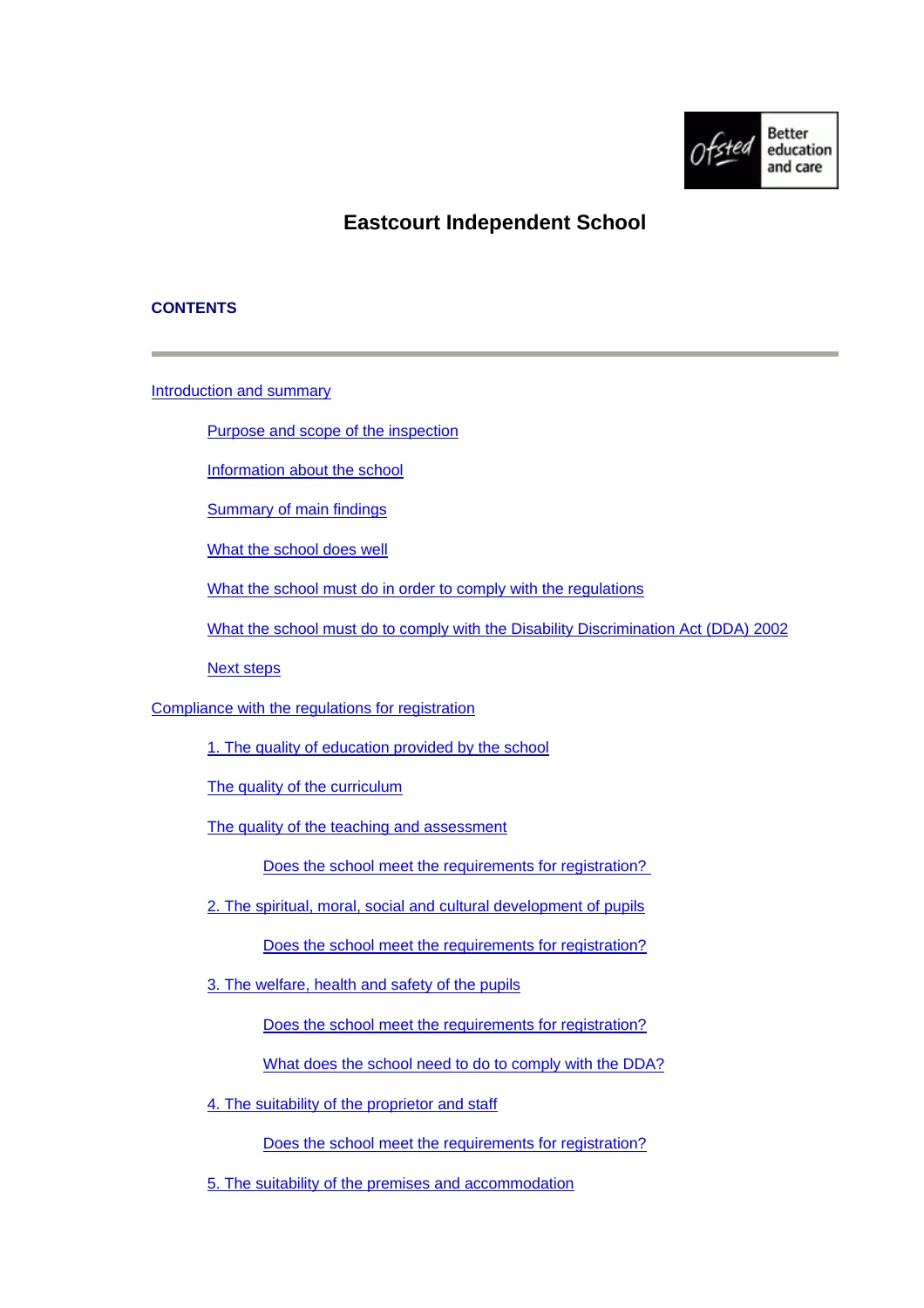[Does the school meet the requirements for registration?](#page-7-0)

<span id="page-1-0"></span>[6. The quality of information for parents and other partners](#page-7-0)

[Does the school meet the requirements for registration?](#page-7-0)

[What does the school need to do to comply with the regulations?](#page-8-0)

[7. The effectiveness of the school's procedures for handling complaints](#page-8-0)

[Does the school meet the requirements for registration?](#page-8-0)

[School details](#page-8-0)

**Introduction and summary**

**Purpose and scope of the inspection**

This inspection was carried out by the Office for Standards in Education under Section 163 of the Education Act 2002 in order to advise the Secretary of State for Education and Skills about the school's suitability for continued registration as an independent school.

 $\overline{\mathbf{r}}$ 

 $\overline{\phantom{a}}$ 

**Information about the school**

Eastcourt Independent School is a non-denominational day school for boys and girls aged 3 to 11 in the Goodmayes area of the London Borough of Redbridge. It was originally established as a private enterprise in 1896 and is now owned by the present head teacher and her father. There are 317 full-time pupils on roll. There are also 18 part-time pupils, all of whom are in an early years department known as `Stepping Stones', which is registered as part of the school. Pupils come from a wide range of ethnic, cultural, and religious backgrounds.

**Summary of main findings**

Eastcourt Independent School is a successful school which provides pupils with a good education. It is particularly successful at developing pupils' skills in English and mathematics and providing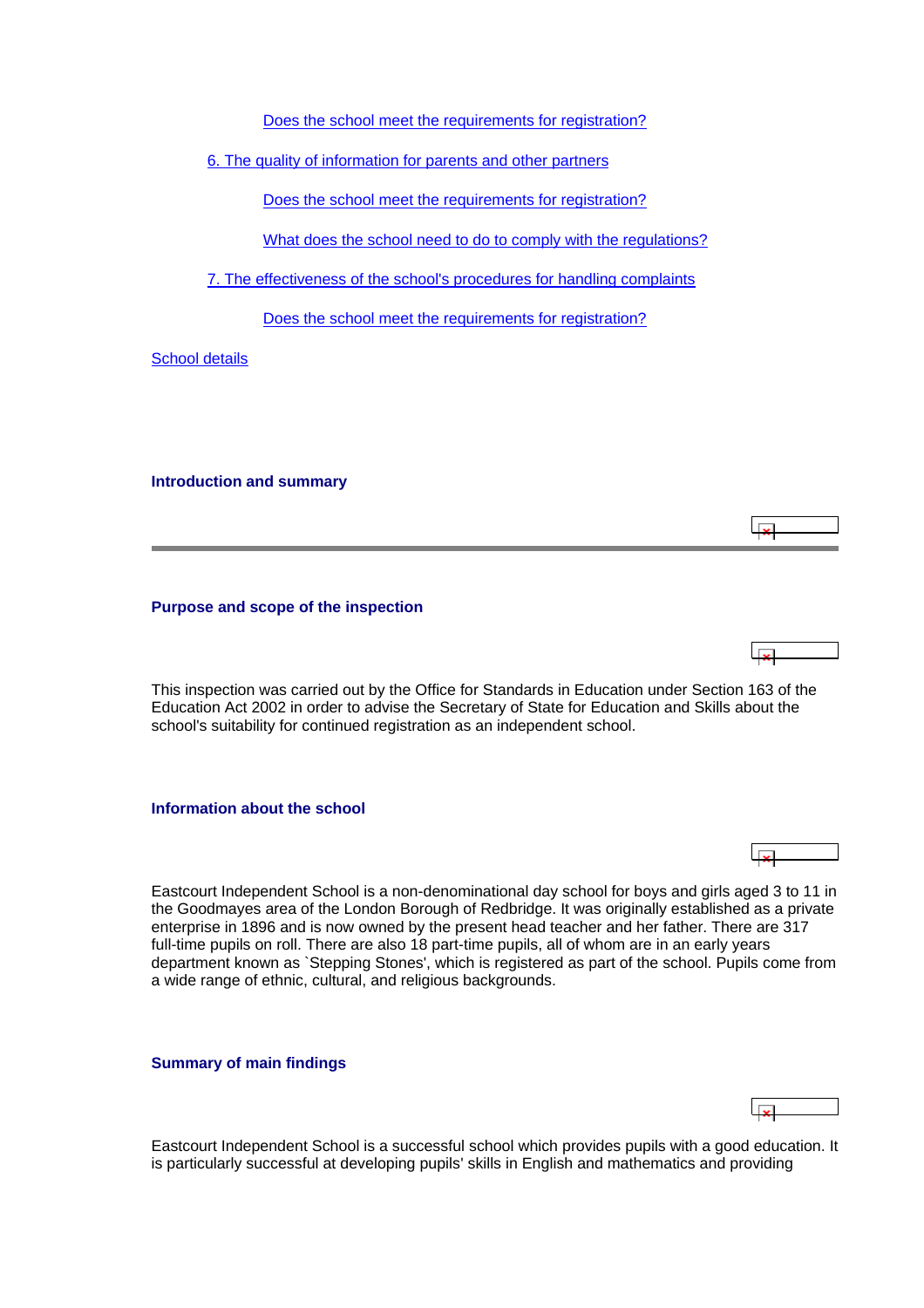<span id="page-2-0"></span>for entrance examinations for a wide range of secondary schools. Teaching is predominantly good, although there is some inconsistency within specific year groups.

The school provides a safe and well-ordered environment in which pupils are happy and flourish. The provision for social and moral development is very good, and pupils are friendly, well mannered, courteous, and self disciplined.

# **What the school does well**

- o it creates a well-disciplined atmosphere in which effective teaching and learning takes place;
- o it gives pupils a good grounding in English and mathematics;
- o it prepares pupils well for the next stage of their education;
- o it provides pupils with very good opportunities for social and moral development; and
- o it places a positive and effective emphasis on pupils' safety and welfare.

#### **What the school must do in order to comply with the regulations**

ا ت

In order to comply with the regulations, the school should:

o attend to the issues listed in section 6 of this report.

### **What the school must do to comply with the Disability Discrimination Act (DDA) 2002**

In order to comply with the requirements of the DDA, the school should:

o devise a three-year plan to improve the accessibility of the premises.

### **Next steps**

Whilst not required by the regulations, the school might wish to consider the following points for development:

- o develop the evaluation of teaching and learning;
- o devise a whole school approach to the promotion of pupils' spiritual and cultural development; and
- o consider ways of making the playground more attractive.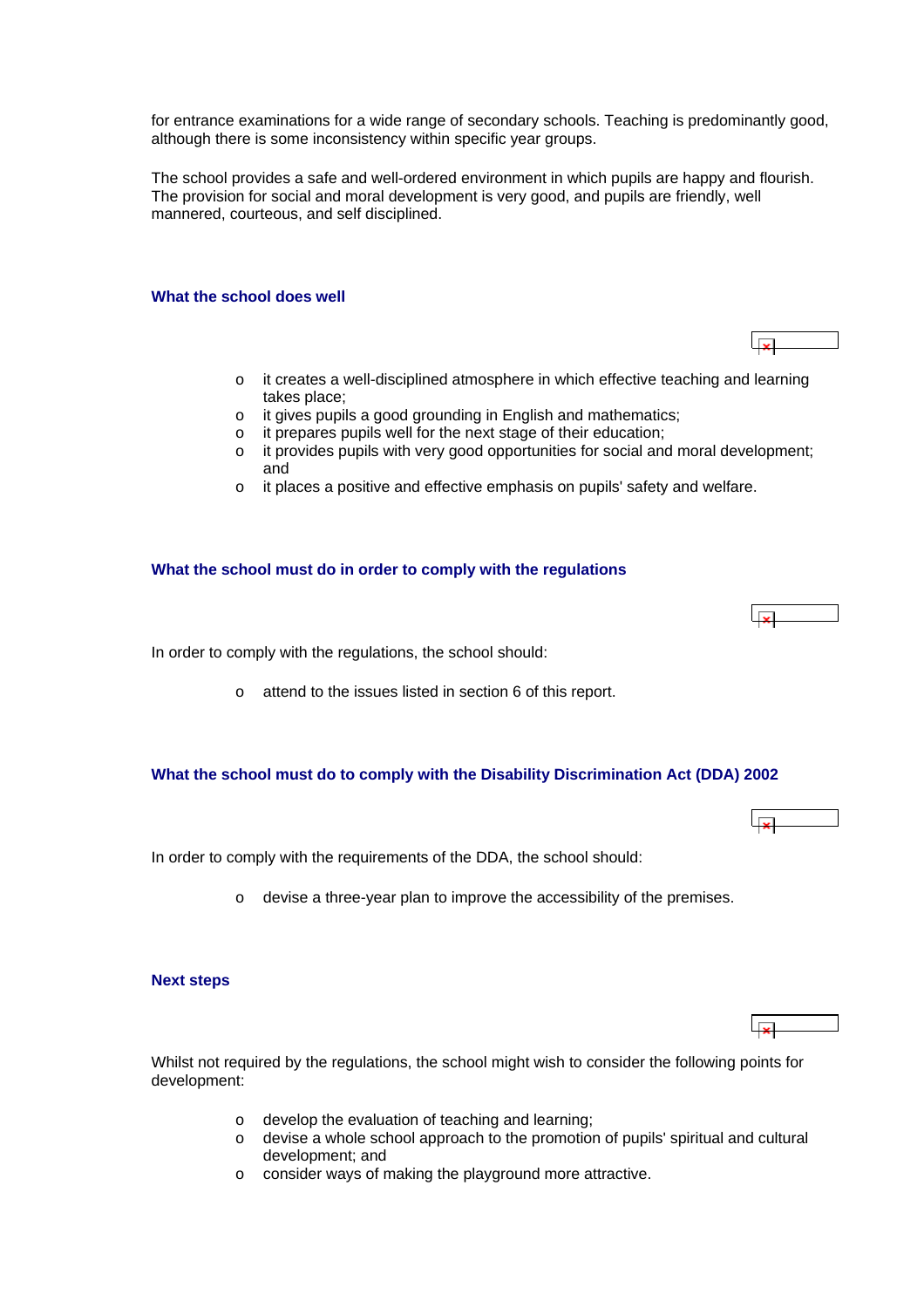<span id="page-3-0"></span>**Compliance with the regulations for registration**



The school is successful in providing its pupils with a good quality curriculum which meets the requirements for registration.

The prospectus opens with a brief history of the school from Victorian times to the present day, and a letter from the head teacher to prospective parents. The juxtaposition of these two things reinforces the feeling of continuity and tradition which is a strong feature of the school. The head teacher's letter provides three simple aims for the children of the school, namely, that they should be well-educated, caring, and well-mannered. By the time they reach the age of 11, a good foundation has been laid for the pupils' education, they demonstrate care and concern for each other, and are notably well-mannered. However, the prospectus also makes it clear that the school's emphasis is on preparing pupils for entrance examinations for secondary schools. The school is successful in preparing them thoroughly for these examinations.

The school has a policy which describes the whole school curriculum. This indicates that all the areas of learning required by the regulations are covered, albeit with a strong emphasis on the core subjects of English and mathematics, and, from Year 3 onwards, on reasoning. Individual subjects are supported by schemes of work, and teachers of classes in specific year groups are thorough in using these to prepare medium- and short-term plans.

The school has a two-form entry and a mixed ability intake. It has no children with statements of special educational need, but it is the practice to put children who are likely to need more individual help together into one of the two classes. There is no difference in the curriculum and extra support is made available as it is required. At the end of each academic year it is possible for pupils to move from one class to another, although this does not often happen.

The school provides for personal, social and health education (PSHE), for citizenship, and for religious education (RE). These are linked together, but they are given insufficient time during the week and individual teachers do not necessarily give equal time to the three components.

#### **The quality of the teaching and assessment**

Teaching was good or very good in well over half the lessons seen and none was unsatisfactory. The teachers plan methodically at all levels and ensure that the parallel classes cover the same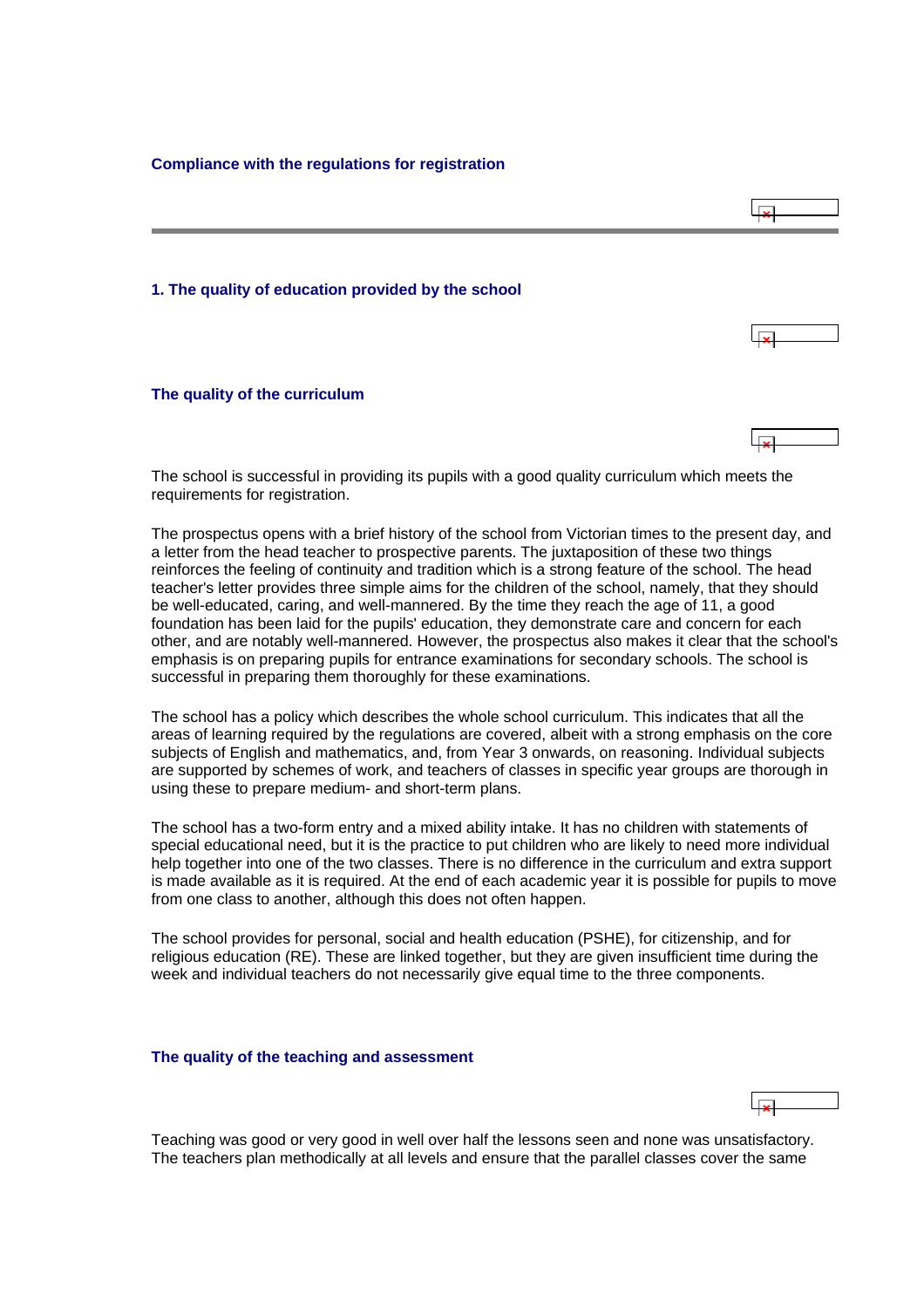<span id="page-4-0"></span>inconsistencies in practice.

In the best lessons, work is carefully planned to take account of differing pupils' needs. Varied tasks are devised to stimulate and engage pupils' interest, with activities in groups or pairs encouraging them to work interactively, learning from the teacher and each other. As a result pupils make rapid progress and achieve well. Effective questioning helps pupils to refine their thinking into more mature reasoning. Occasionally, where teaching is less good, pupils spend too long listening or engaged in tasks which demand too little of them.

The teachers' good subject knowledge ensures pupils are effectively introduced to the knowledge, skills and vocabulary of different subjects. The teaching of literacy and numeracy has a high priority. Consequently, pupils achieve very well in these areas and use their skills effectively in other subjects. Specialist teaching in a range of subjects including French, music, drama and physical education (PE) from Year 3, contributes strongly to pupils' learning. For older pupils, this helps to ease their transfer to secondary school. Classroom assistants are well briefed and contribute positively to pupils' learning.

The school building has some limitations but teachers succeed in creating an interesting learning environment. Resources are effectively used to support learning.

Teachers expect pupils to behave very well and their positive strategies to encourage effort and commitment are highly effective. Relationships between staff and pupils are generally very good and relationships between pupils themselves are relaxed, co-operative and friendly, enabling them to work well together. However, this is not always consistent. In a small number of lessons, even though pupils worked well, the teacher's approach was occasionally brusque.

The head teacher has recently introduced an `evaluation week' during which she observed teaching in classes across the school. This is a constructive development which could be extended to spread best practice and to address inconsistencies in teaching.

Marking of pupils' work is regular and conscientious. The best is diagnostic, explaining to pupils why their work is good and specifying precisely what they need to do to improve. There are some examples of excellent marking which give pupils deserved praise, identify next steps and encourage continuing effort. Very occasionally, marking is cursory, sometimes with inappropriate comments which could discourage pupils.

Homework is regularly set to reinforce new learning or practise particular skills. Some parents who responded in writing to the parents' questionnaire, believe that pupils have too much work to do at home and that excessive support is consequently expected from parents too. Inspectors were not able to form a view on this matter but consider that the school would benefit from dialogue with parents to discuss the issue.

The very good assessment procedures include the half-termly tests in English and maths. This information is shared with parents who are asked to note areas of relative weakness and practise remediation with their child. Annual examinations in academic subjects are set for all year groups and these form the basis for the good quality annual reports to parents. The marks from these tests are also recorded and effectively used to monitor pupils' progress over time and to identify any areas of individual attainment which might need further investigation. The evidence from these records shows that pupils achieve well, with almost all leavers gaining admission to the schools of their choice.

#### *Does the school meet the requirements for registration?*

Yes.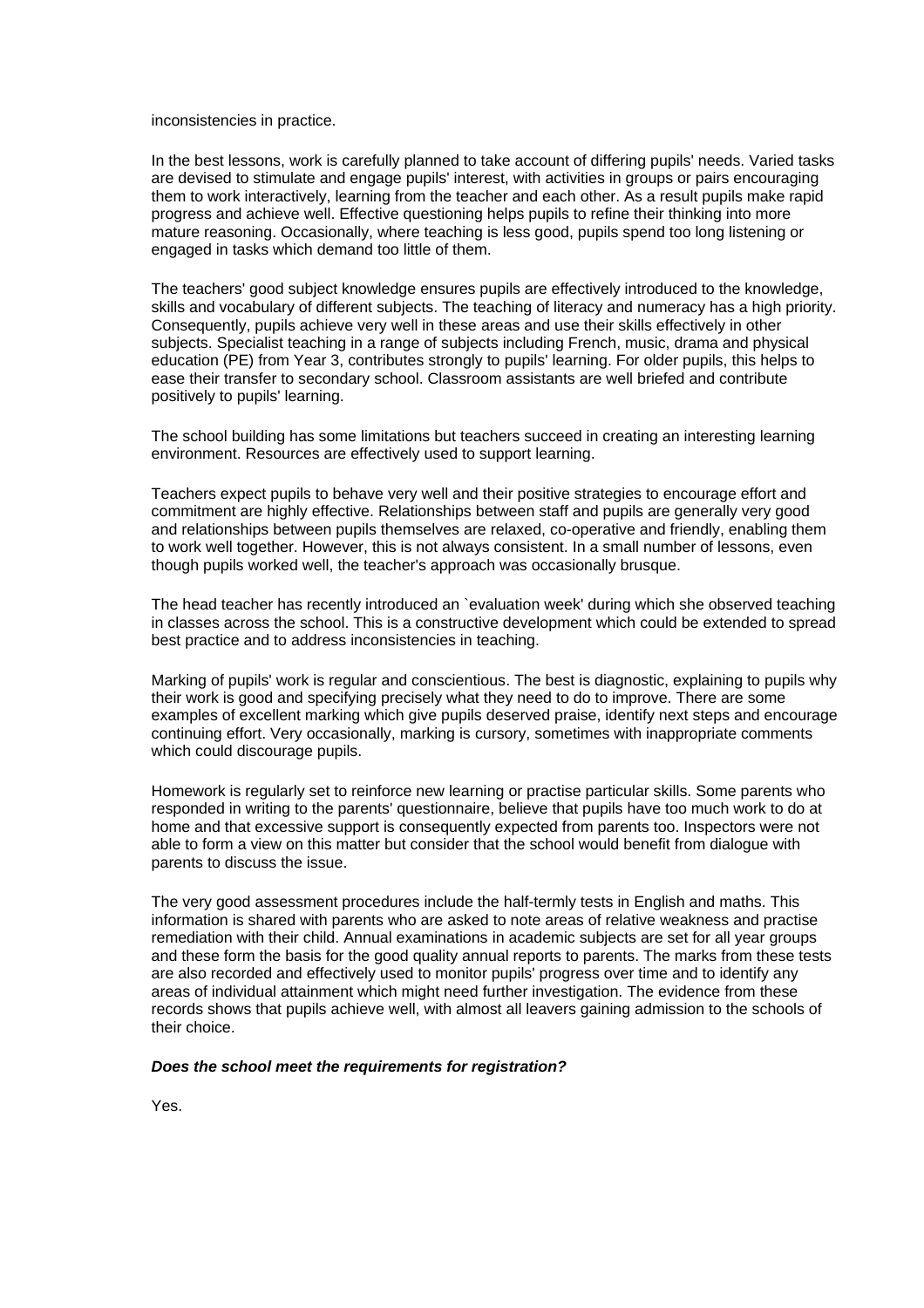#### <span id="page-5-0"></span>**2. The spiritual, moral, social and cultural development of pupils**



Provision for the moral, social and cultural development of pupils is good overall and clearly reflected in the pupils' exemplary behaviour and very good working and social relationships. Pupils are well-mannered, polite, friendly and helpful. However, provision for pupils' spiritual development is inconsistent across the school. Owing to the absence of a whole school approach, spiritual development is promoted in varying degrees by different teachers.

Various areas of the curriculum provide opportunities for moral development. This is reinforced daily by the staff in their interaction with pupils. The younger pupils start by formulating class rules and appreciating their use. Visitors, such as the police, invite pupils to think of how laws are rules extended to society and discuss notions of right and wrong. By the time they reach Year 5, pupils follow a full citizenship programme, reflect on how rules and laws affect them and are encouraged to make suitable moral choices. In a Year 6 PSHE lesson, pupils explored peer pressure through role play. In science, Year 6 pupils receive drug awareness education. The good behaviour policy encourages pupils to have respect for the learning environment, school and others' property. Pupils feel safe and feel their property is secure in the school. The reward system encourages them to work hard and behave well.

Pupils' social and personal development is very well promoted right from the reception class. For instance, pupils in Reception were seen helping each other change and get ready for their PE lesson. In some lessons, the teaching strategies fostered various social skills, for instance when pupils worked in pairs or small groups, and had to feedback to the class. Pupils demonstrated very good listening skills and managed their time wisely. Drama and dramatic techniques such as role play and hot-seating develop confidence and self-esteem. Assemblies provide regular opportunities for listening, speaking and singing. Pupils gain self-knowledge through PSHE topics such as `my family', `friendship' and `growing up'. In a particularly good assembly for juniors, presented by Year 6 pupils, they put forward well thought-out ideas about what makes people important. They described several people whom they thought were important and paid special tribute to the school caretaker for all the work he does on their behalf to keep the school clean and tidy.

Pupils' opportunities to show initiative are centred mainly on school life. Each class has monitors and helpers. Year 6 pupils are assigned more responsible tasks by their teachers who monitor their performance. Pupils are encouraged to think of others less fortunate than themselves and raise funds for charity. The school provides a few opportunities for active citizenship in the wider community through the Redbridge Junior Citizens' Scheme. In class, younger pupils focus on `people who help us'. Year 5 pupils look at local and central government and how parliament works. Year 6 survey international organisations and global issues.

RE makes a limited contribution to pupils' understanding of their own and other cultures and faiths in Key Stage 2 because of its reduced curriculum time and because of the absence of a whole school policy. Although pupils have many opportunities to learn about the major world religions as they move through the school, there is not enough time to explore issues related to life in a multicultural society and to deepen their understanding of similarities and differences. They visit the places of worship of the main world religions. They are exposed to various musical traditions and art movements. However, their knowledge and appreciation of a wide range of cultures are not enriched by sufficient educational visits.

#### *Does the school meet the requirements for registration?*

Yes.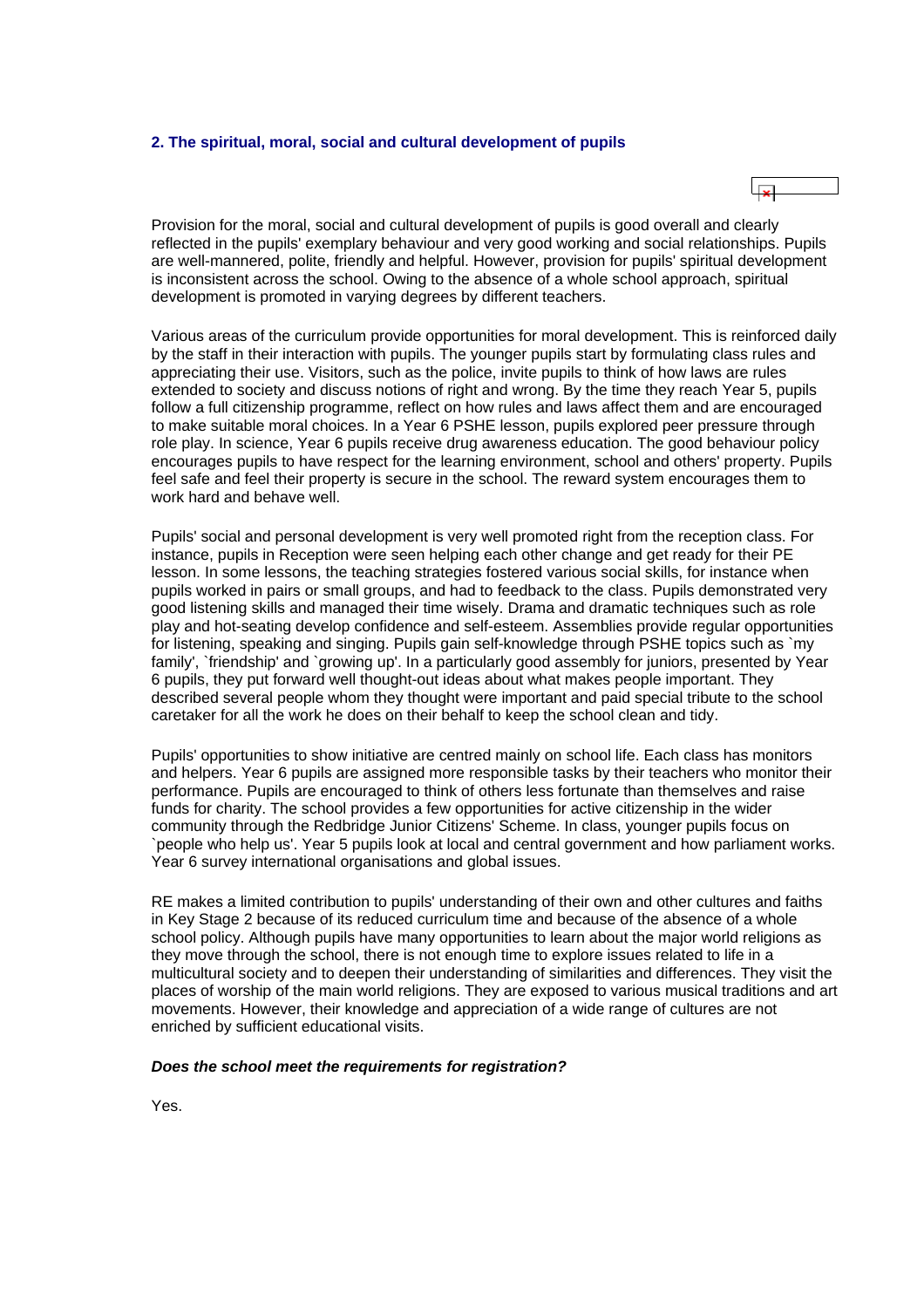## <span id="page-6-0"></span>**3. The welfare, health and safety of the pupils**



Pupils' safety, health and welfare are systematically considered and secured through a broad range of policies which are effectively implemented. These are regularly revised and updated where necessary. Risk assessments are carried out rigorously for school visits and to assess areas of potential hazard in and around the school building. Supervision of pupils is assiduously undertaken.

The child protection policy covers all essential aspects and staff training is regularly undertaken. The behaviour policy sets out expectations of pupils' conduct and the programmes of study in PSHE successfully reinforce the kind of good behaviour the school encourages.

The school has clear First Aid procedures and sufficient trained First-Aiders on the site at all times. There is a good level of fire safety including regular fire drills.

The admission and attendance registers are kept in good order.

The school has a written plan setting out how it intends to meet its duties in relation to the curriculum under the Disability Discrimination Act 2002, but has not yet planned how it intends to make the premises more accessible.

### *Does the school meet the requirements for registration?*

Yes.

### *What does the school need to do to comply with the DDA?*

In order to comply with the requirements of the DDA the school should:

o review its three-year plan to show how it will improve the accessibility of the premises.

## **4. The suitability of the proprietor and staff**



The proprietor is also the head teacher and a full-time teacher. There are effective procedures in place to ensure that all staff are checked for their suitability to work with children. The school has recently reviewed its recruitment procedures and made the appointment of staff more rigorous. Identity and medical fitness are confirmed. Qualifications are checked and references confirming employment history and suitability for the post are obtained in writing. All staff are suitably qualified and experienced for the year group they teach.

### *Does the school meet the requirements for registration?*

Yes.

### **5. The suitability of the premises and accommodation**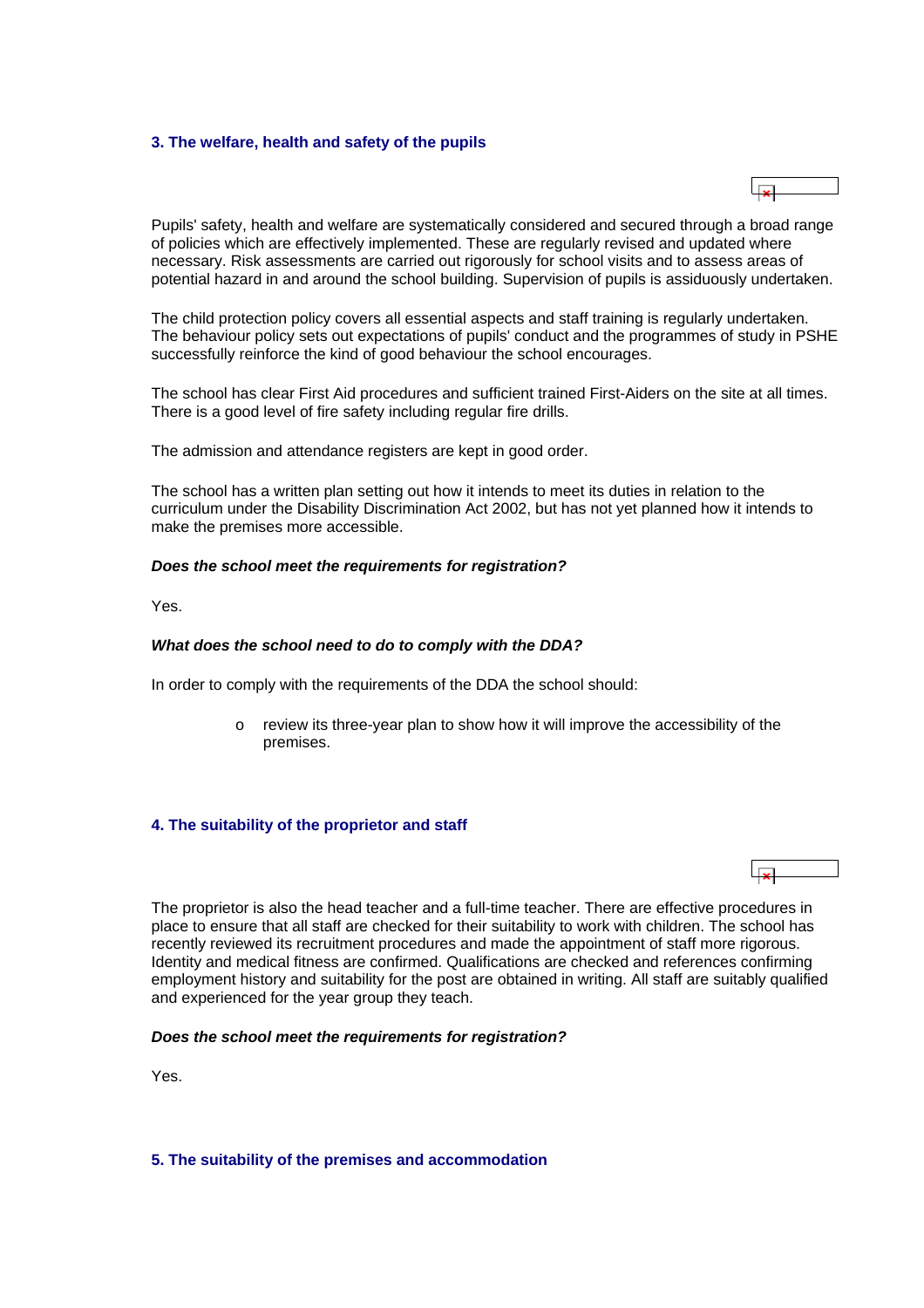<span id="page-7-0"></span>Eastcourt Independent School has suitable premises and accommodation, which provide a good environment for teaching and learning. It occupies a compact site consisting of three former private houses which have been joined together by newer, buildings.

The school has sufficient classrooms to accommodate the present number of pupils on roll. Most of these are suitable in size and furnished in an appropriate way, but one or two of the rooms are rather cramped and movement is more difficult. In addition to the general classrooms, there are specialist rooms for art, French, ICT and music. The ICT room is purpose-built and provides the school with a good resource. There is a large multi-purpose hall, which is used for assemblies, drama productions, and physical education. Although there is a library, it is not an attractive room: it lacks study facilities for the children and is actually an access thoroughfare between the main school and the ICT room.

There are adequate numbers of toilets and washbasins for the number of children in the school, with separate facilities for staff. Some of the toilets are malodorous and this was the subject of a significant number of comments received in completed parent questionnaires returned before the inspection.

The school lacks a dining room, and pupils eat their packed lunches while sitting at their desks.

The former back gardens of the houses have been converted into an adequately sized hard surface play area, which is divided into two parts. There are markings on the ground for pupils to play, an area for them to sit quietly, and outdoor chess and noughts and crosses facilities. Although the pupils take every advantage of this provision, it is, nevertheless, rather stark.

### *Does the school meet the requirements for registration?*

Yes.

# **6. The quality of information for parents and other partners**

The school provides a range of information to parents and staff. A prospectus provides the address of the school and name of the head teacher-proprietor and outlines the curriculum for each year group. The aims and ethos of the school are not made explicit. Details about admission arrangements, fees, staff and academic performance are printed on separate sheets inserted at the back of the prospectus. Parents receive three newsletters per year, containing useful information about sports and cultural activities, examination procedures, academic performance, as well as curriculum and staffing. Prospective parents are welcome to view the school by appointment on weekdays while lessons are in progress and to attend two open mornings.

Parents have the opportunity to meet their children's teachers once a year to discuss their progress which is summarised in an informative annual report. They are encouraged to make appointments to meet teachers to discuss any issue that concerns them. The vast majority of parents are highly supportive of the school. However, a few concerns have been expressed by a significant number of them. Not all parents feel well informed of their children's progress, understand the school's procedure for dealing with complaints or feel that the school plans enough educational visits. A small minority do not feel comfortable about approaching the school with questions, suggestions or a problem.

### *Does the school meet the requirements for registration?*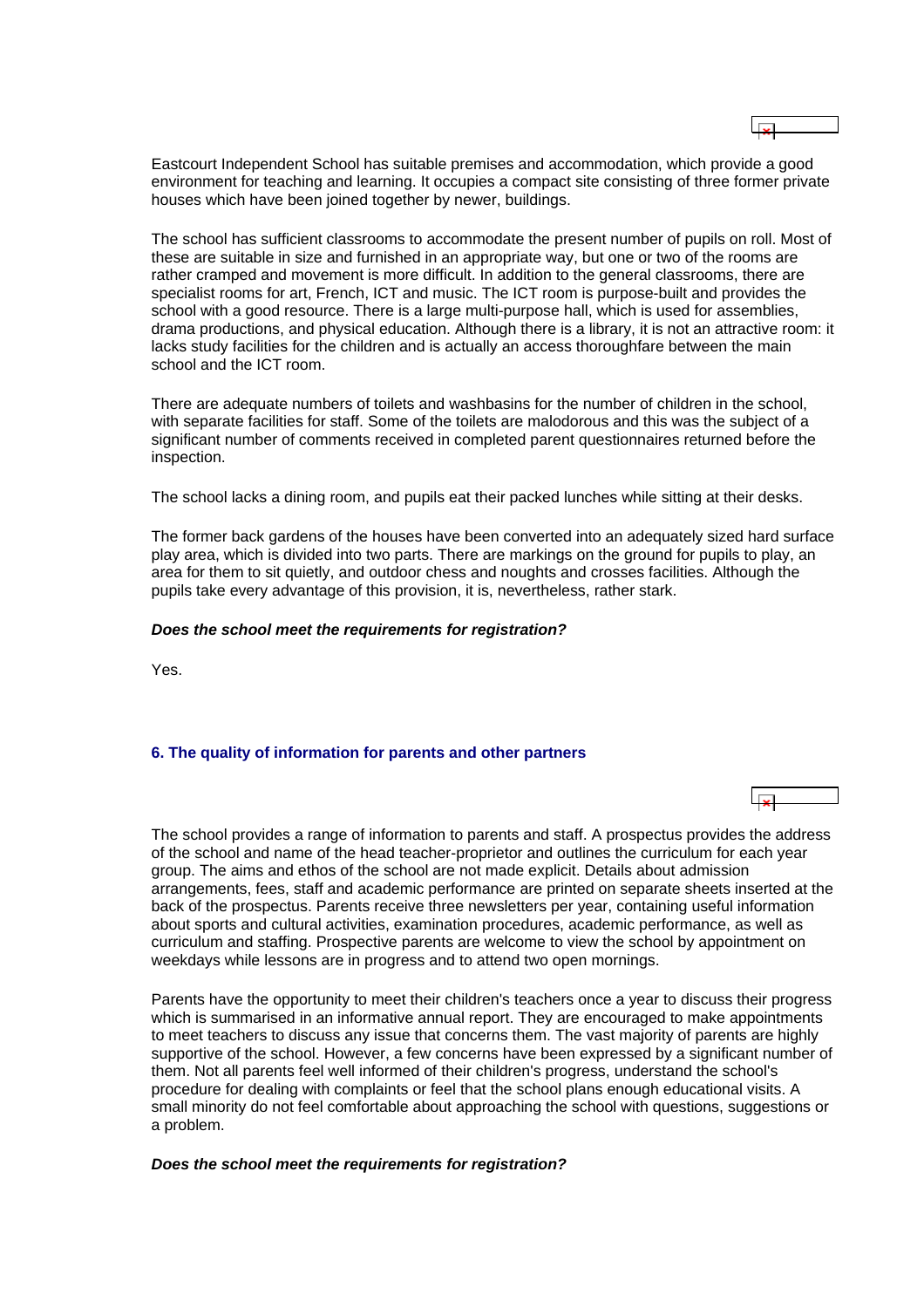<span id="page-8-0"></span>No.

# *What does the school need to do to comply with the regulations?*

In order to comply with the Independent Schools Standards Regulations 2003 the school should:

- $\circ$  the full name of the proprietor, her address for correspondence during both term time and holidays and a telephone number or numbers on which she may be contacted at all times (paragraph 6(2)(b));
- $\circ$  a statement of the school's ethos (paragraph  $6(2)(d)$ );
- o particulars of the school's policy on and arrangements for discipline and exclusions  $(paragraph 6(2)(e));$
- o particulars of educational and welfare provision for pupils with statements and for pupils for whom English is an additional language (paragraph 6(2)(f));
- o publish to parents and prospective parents the availability of policies relating to bullying, child protection, health and safety, the promotion of good behaviour, and sanctions adopted in the event of pupils misbehaving (paragraph 6(2)(h)); and
- o publish to parents and prospective parents the availability of details of the complaints procedure adopted by the school, together with details of the number of complaints registered under the formal procedure during the preceding school year  $(par \alpha)$  (paragraph  $6(2)(i)$ ).

## **7. The effectiveness of the school's procedures for handling complaints**

The school has recently updated its complaints procedure and at the time of the inspection was preparing to send this to parents. It meets the requirements of the regulations.

### *Does the school meet the requirements for registration?*

Yes.

# **School details**



| Name of school:                              |                 | Eastcourt Independent School                   |           |
|----------------------------------------------|-----------------|------------------------------------------------|-----------|
| DfES ref number:                             | 317/6055        |                                                |           |
| Type of school:                              | Primary         |                                                |           |
| Status:                                      | Independent     |                                                |           |
| Age range of pupils:                         | $3 - 11$ years  |                                                |           |
| Gender of pupils:                            | Mixed           |                                                |           |
| Number on roll (full-time pupils):           | Boys 169,       | Girls 148,                                     | Total 317 |
| Number on roll (part-time pupils):           | Boys 9,         | Girls 9,                                       | Total 18  |
| Number of pupils with a statement of special | Boys 0,         | Girls 0,                                       | Total 0   |
| educational need:                            |                 |                                                |           |
| Annual fees (day pupils):                    |                 | £3,675 (full-time) £1,837 - £2,205 (part-time) |           |
| Address of school:                           | 1 Eastwood Road |                                                |           |

| <b>Eastcourt Independent School</b><br>317/6055<br>Primary<br>Independent<br>3 - 11 years |                      |                    |
|-------------------------------------------------------------------------------------------|----------------------|--------------------|
| Mixed<br>Boys 169,                                                                        | Girls 148,           | Total 3            |
| Boys 9,<br>Boys 0,                                                                        | Girls 9,<br>Girls 0, | Total 1<br>Total 0 |
| £3,675 (full-time) £1,837 - £2,205 (part-tir                                              |                      |                    |

1 Eastwood Road Goodmayes Ilford